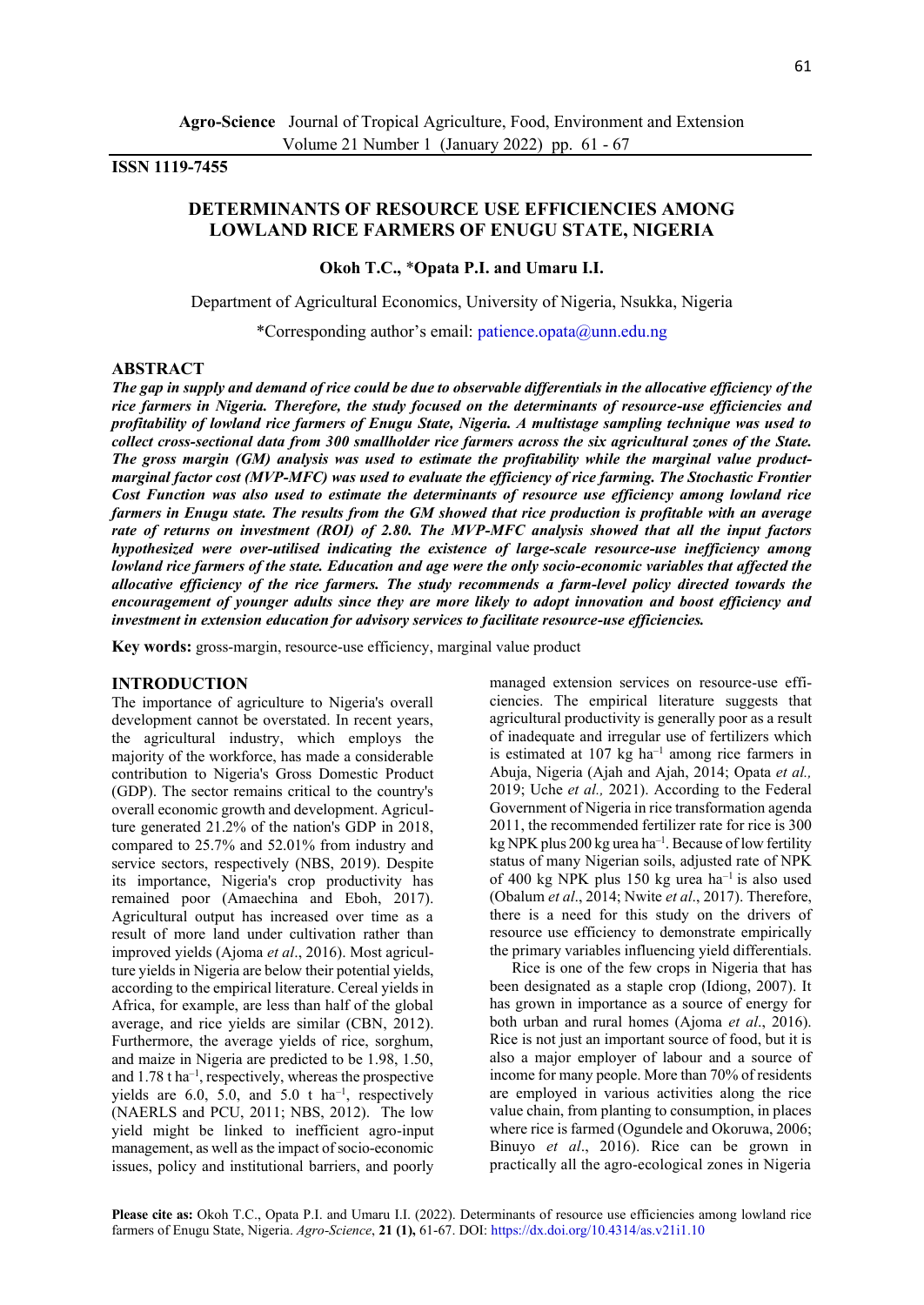(Okeke *et al*., 2008; Amaechina and Eboh, 2017). This is due to Nigeria's comparable ecological conditions to that of Southeast Asia, where the crop is commercially farmed. A total of 4.7 million ha of land might be cultivated, but only 2.7 million ha are used. Rice output, on the other hand, has increased over the last 40 years, going from less than 1 million tons in the 1970s to more than 4.3 million tons in 2010 (Binuyo *et al*., 2016). Despite an increase in rice output, local production has not kept pace with demand (Ndubueze-Ogaraku and Ogbonna, 2016). In terms of rice consumption, the country uses about five million tons per year. The inadequacy of indigenous production to meet domestic demand has resulted in the country spending billions of naira on rice importation. On average, Nigeria imports 1.8 million tons of milled rice each year. This places the country second only to Indonesia in terms of rice imports (Diagne *et al*., 2011; Ajoma *et al*., 2016). Nigeria, for example, spent N5 billion on rice imports in 2018 (CBN, 2019). To reverse imports and free up scarce foreign reserves for use in other sectors, some policies have prioritized growing domestic rice production (WARDA, 2003; Adeola *et al*., 2008). Incorporating enhanced technology and agricultural research is one strategy to boost productivity and increase agricultural production (Okello *et al*., 2019). According to Nwalieji *et al*. (2014), efforts to administer new technologies will not be cost-effective if existing inputs and technologies are not adequately used. As a result, using current technologies rather than developing new ones is more cost-effective in this case. To justify this proposition, determining whether farmers are efficient in their use of the limited resources at their disposal and an analysis of their resource-use efficiency becomes crucial.

Although various studies on the efficiency of Nigeria's rice sector have been undertaken, each has a different focus. Some of the studies focused on the adoption of improved rice varieties, policy, and marketing (Adeola *et al*., 2008; Okorie, 2012; Nwalieji *et al*., 2014) while others focused on the technical efficiency of rice production (Opata *et al*., 2019). Binuyo *et al*. (2016) investigated the technical efficiency of rainfed lowland rice production in Niger State Nigeria, while Osayinlusi and Adenegan (2016) used a production function technique to investigate the determinants of rice farmers' productivity in Ekiti State Nigeria. Because of disparities in socio-economic features, income, and agro-ecological variances in the study locations, the results and findings from these studies cannot easily be transferred to rice production in southeast Nigeria, particularly in Enugu State. Again, it is necessary to investigate the determinants of resourceuse efficiency among rice farmers in Enugu State, which was the aim of this study. The drivers of resource-use efficiency among lowland rice farmers, as well as the gross margin and marginal value product-marginal factor cost (MVP-MFC), were explored here, contributing to inefficient rice studies.

The capacity to choose input and output levels that maximize profit based on relative prices is referred to as resource-use efficiency (Inoni and Ike, 2006; Ajoma *et al*., 2016; Amaechina and Eboh, 2017). As a result, the farm's resource-use efficient level of production is where it produces the least expensive input combination. Lowland refers to a large area of terrain with a generally low elevation. It can also be referred to as a land area below sea level. Lowland rice farming is the cultivation of rice on flooded or irrigated terrain.

# **MATERIALS AND METHODS Study Area**

The research was conducted in Enugu State, Nigeria. The population of Enugu State is 3,267,837 people, with a total land area of 8,022.95 sq kilometres, according to the National Population Commission (NPC, 2006; Enugu State Official Gazette, 2017). The majority of people (68%) engage in agriculture, such as crop farming, animal farming, and fishing, according to the National Agricultural Extension Research and Liaison Services (NAERLS and PCU, 2011). Rice is an important food crop grown in the State. Rainfed lowland and upland production systems are employed for rice farming in the area, and the land area used for rice cultivation is around 65,000 ha, according to the Ecosystem Development Organization (EDO, 2003). The area experiences maximum and minimum temperatures of 35° and 22°C, respectively on an annual basis (NIMET, 2019).

## **Sampling Technique and Size**

Respondents were selected using a multi-stage sample technique from a list of 44,200 registered rice farmers reported by the Enugu State Agricultural Development Programme (ENADEP) in 2017. Enugu State is divided into six agricultural zones by 17 local government areas (LGAs). In the first stage, we randomly chose four zones viz Awgu, Nsukka, Agbani, and Enugu East. In the second stage, four LGAs (Aninri, Uzo-uwani, Nkanu East, and Isi-Uzo) notable for rice farming were purposively selected from each of the four zones. In the third stage, a total of 10 communities Oduma, Okpanku, Nenwe, Aninri, Adani, Asaba, Ugbawka, Amagunze, Eha-Amufu and Neke were purposively selected from the four LGAs due to lowland rice farming dominance in the areas. Finally, we used proportional to size sampling to randomly select a total of 300 persons (rice farmers) from the selected communities. A breakdown of the selection is given in Table 1.

## **Data Collection**

Rice farmers' cross-sectional data were collected using structured quantitative questionnaires administered via face-to-face interview schedules. Pre-testing was done on the questionnaire to ensure that it accurately collects the variables it is intended to measure. Farmers' input and cost levels, output and pricing levels, as well as their socioeconomic factors, were all collected for the study.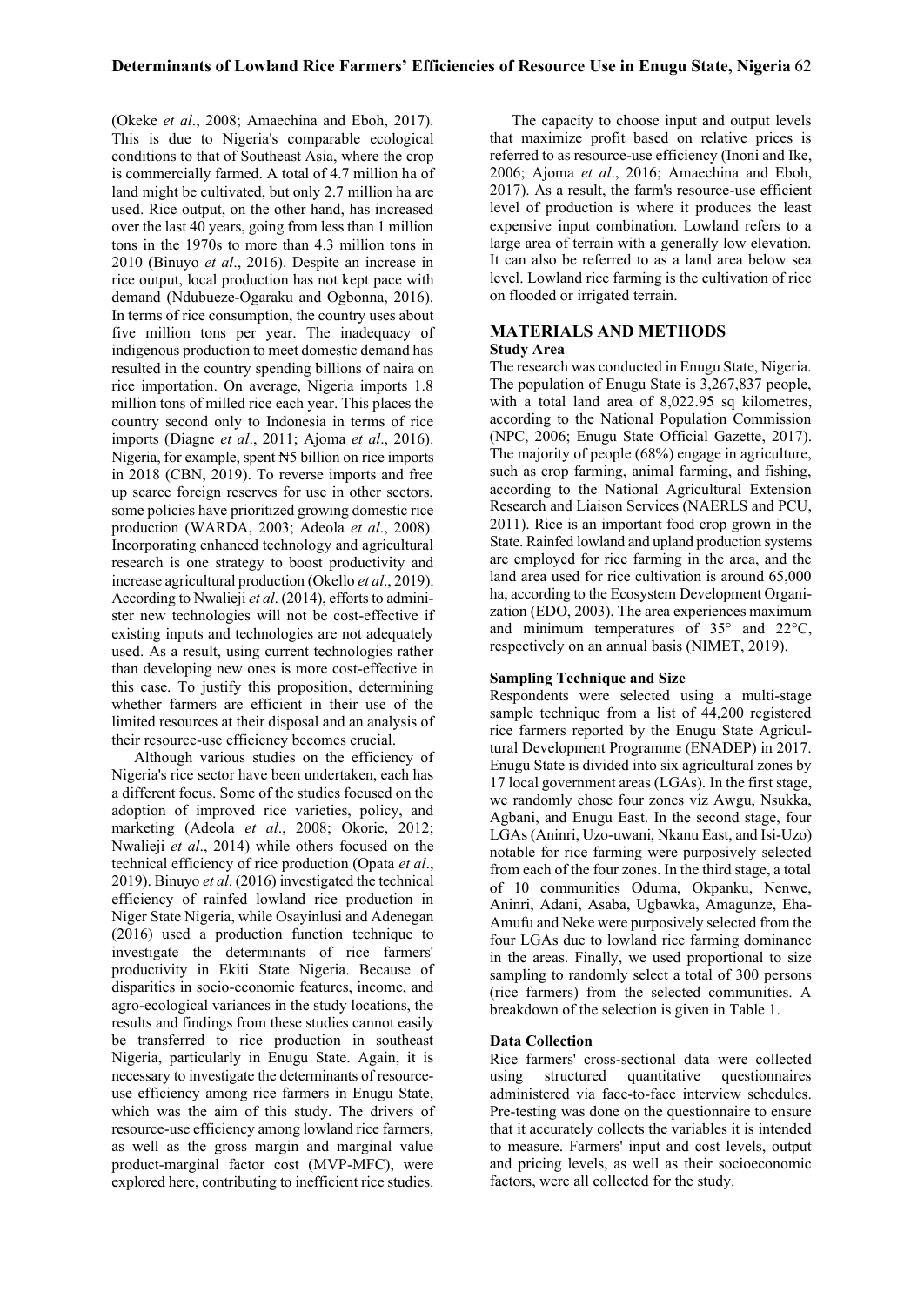**Table 1:** Distribution of lowland rice farmers in the study area

| Zone        | Communities | Number of             |
|-------------|-------------|-----------------------|
|             |             | rice farmers selected |
| Agwu        | Oduma       | 40                    |
|             | Okpanku     | 40                    |
|             | Nenwe       | 20                    |
| Sub-total   |             | 100                   |
| Nsukka      | Adani       | 80                    |
|             | Asaba       | 20                    |
| Sub-total   |             | 100                   |
| Agbani      | Ugbawka     | 30                    |
|             | Amagunze    | 21                    |
| Sub-total   |             | 60                    |
| Enugu East  | Eha-Amufu   | 30                    |
|             | Neke        | 10                    |
| Sub-total   |             | 40                    |
| Grand total |             | 300                   |

Field Survey, 2017

# **Methods of Analysis Gross margin analysis**

(GM) is specified as follows:

GM = TR – TVC ……………………. (1);

where GM is gross margin  $(\mathbb{N})$  per hectare, TR is total revenue (₦) per hectare, TVC is total variable cost (₦) per hectare. From the gross margin the net profit is derived as follows:

Net Profit =  $GM - FC$  ………………… (2);

where FC is the fixed costs of production like rent, depreciation on farm implements.

#### **MVP-MFC cost analysis approach**

The MVP-MFC cost analysis approach was used to measure the rice farms' resource-use efficiency. Okoye *et al*. (2006), Dauda *et al*. (2014), Kadiri *et al*. (2014), Tijani and Bakari (2014), Amaechina and Eboh (2017), and Konja *et al*. (2019) employed this approach in their distinct studies, calculating MVPs for each item and comparing them to their corresponding purchasing costs, MFC. By multiplying the marginal physical product (MPP) by the unit price (P) per kg of rice output, the marginal value product (MVP) was calculated:

$$
MVP = MPP.Py (\beta_i.Y_i/X_i). PYi ....... (3);
$$

where  $Y_i$  is mean value of output,  $X_i$  is mean value of input employed in the production of a product, MPPx is marginal physical product of input *X,* and  $P<sub>y</sub>$  is unit price of rice output.  $\beta<sub>i</sub>$  is the output elasticity of input  $X$ . The resource-use efficiency (RUE) of each of the measurable inputs used in rice production was computed by the ratio of the MVP to that of the MFC. Thus;

$$
RUE = \underline{MVP} \quad \dots \dots \dots \dots \dots \dots \dots \dots \dots \dots \quad (4);
$$

where RUE represents resource-use efficiency and MFC denotes the value of measurable factor inputs at their weighted means. RUE 1 implies that resources are used efficiently by rice farmers in the

study area.  $RUE > 1$  implies resources are underutilized and increasing the rate of use of that resource will help increase productivity.  $RUE < 1$  implies resources are over utilised and reducing the rate of use of that resource will help improve productivity.

#### **Allocative efficiency**

The allocative efficiency (AE) of lowland rice farmers was calculated using the stochastic frontier cost function, a model expressed implicitly as:

$$
1nCa = f(Pa, Ya: \beta) + (Vi + Ui) \dots \dots \dots \dots (5);
$$

where Ca is total cost of production of the *i th* farmer, *P<sub>a</sub>* is input prices,  $Y_a$  is output of the  $i^{th}$  farmer,  $\beta$  is parameters to be estimated,  $V_i$  is systematic component which represents random disturbance cost due to factors outside the scope of the farmer,  $U_i$  is one sided disturbance term used to represent cost inefficiency and independent of *Vi*. An individual farmer's cost efficiency (CE) is defined as the ratio of observed cost (Cb) to corresponding minimum cost (Cmin) for a specific technology.

CE = exp (U) .………………….…….. (6);

where CE is cost efficiency, Cb is the observed cost and represents the actual total production costs, Cmin is the minimum cost and represents the frontier total production cost. The stochastic frontier cost function is empirically specified as follows:

$$
logCi = \beta 0 + \beta 11oP1 + \beta 21ogP2 = 3logP3 + \beta 51ogP4 + \beta 51oP5 + logYi +Ui ... (7);
$$

where Ci is total production cost for  $i^{th}$  farmer ( $\mathbb{N}$ ),  $β<sub>1</sub>–β<sub>5</sub>$  is unknown parameters to be estimated,  $β<sub>0</sub>$  is intercept/constant,  $P<sub>l</sub>$  is cost of seed ( $\mathbb{N}$ ),  $P<sub>2</sub>$  is total cost of labour  $(\mathbb{H})$ ,  $P_3$  is cost of fertilizer  $(\mathbb{H})$ ,  $P_4$  is cost of agro-chemicals  $(\mathbb{N})$ ,  $P_5$  is cost of transport ( $\mathbb{N}$ ),  $Y_i$  is output of rice (kg),  $V_i$  is random variables that are considered to be normally distributed N (0,  $6V<sup>2</sup>$ ) and independent of the  $U<sub>i</sub>$ , which are nonnegative random variables that are half normally distributed  $[N(0,6U^2)]$  and account for production cost inefficiencies. The cost inefficiency model is specified as follows:

$$
CE_{i} = b_{0} + b_{1}Z_{1} + b_{2}Z_{2} + b_{3}Z_{3} + b_{4}Z_{4} + b_{5}Z_{5}
$$
  
+  $b_{6}Z_{6}$ .................(8);

where  $CE_i$  is cost inefficiency effect of the  $i<sup>th</sup>$  farmer, *Z1* is age of the farmer (years), *Z2* is years of education (years), *Z<sup>3</sup>* is farming experience (years), *Z<sup>4</sup>* is extension contact (dummy; 1 indicates that the extension has been contacted, 0 indicates that it has not been contacted),  $Z_5$  is family size (total number of persons in the household),  $Z_6$  is access to credit (dummy: 1 indicates accessed while 0 denotes not accessed),  $b$  is estimated parameters,  $U_i$  tells you how efficient the *i*<sup>th</sup> farm is in allocating resources. The ratio of a farmer's expected minimal cost  $(C1^*)$ to the observed cost is the AE of that farmer (C1) (Aboki *et al.*, 2013; Tijani and Bakari, 2014).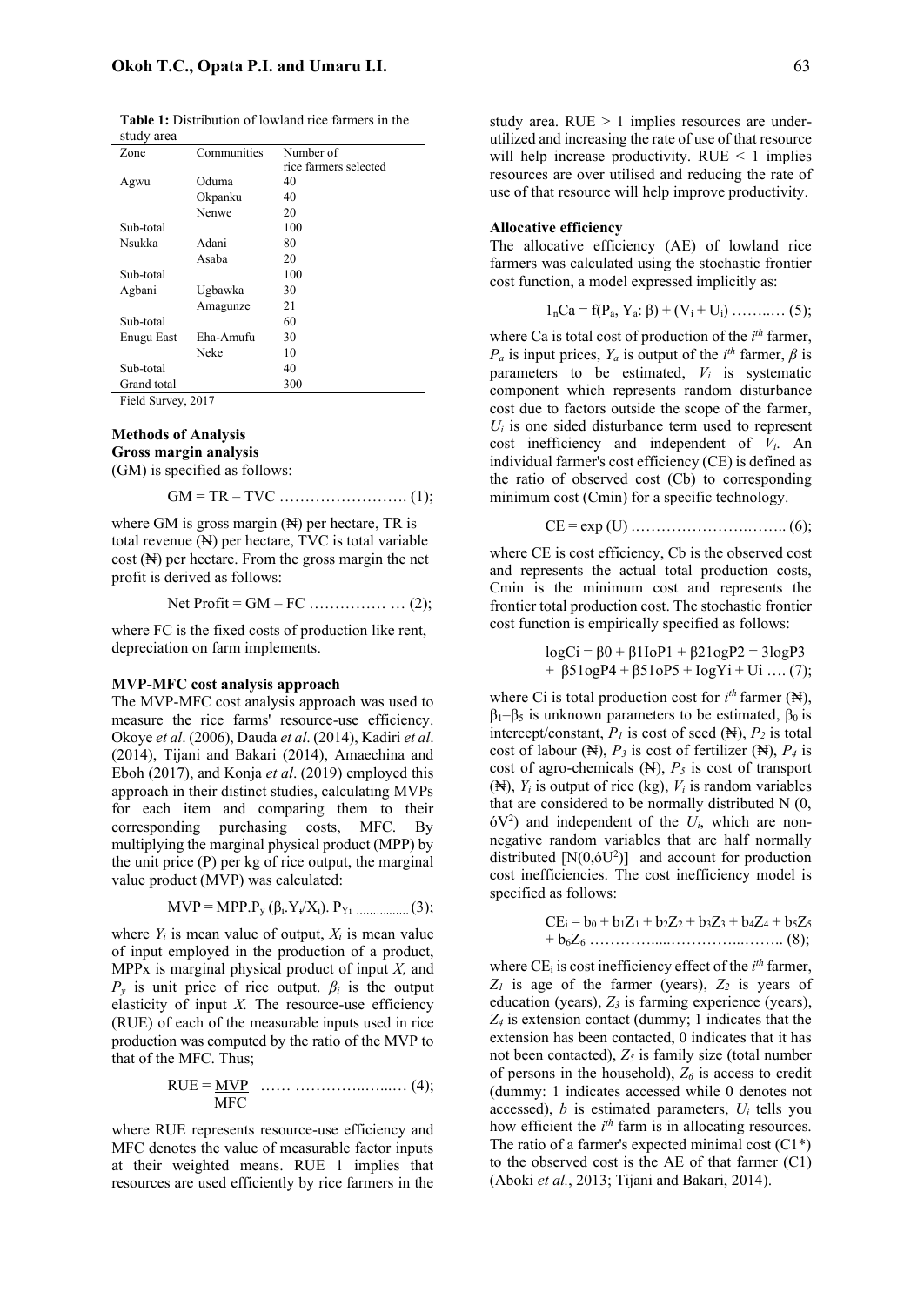### **RESULTS AND DISCUSSION**

The socioeconomic and farm-specific characteristics of rice producers in the research region are shown in Table 2. The average age of the sampled respondents was 45 years old, according to the results. This indicates that the bulk of the responders were still youthful, energetic, and productive, which is advantageous for Nigeria's labour-intensive agriculture. This finding is consistent with those of Matanmi *et al*. (2011), Mustapha *et al*. (2012), Osayinlusi and Adenegan (2016), and Konja *et al*. (2019) who reported that the majority of young farmers involved in agriculture. The bulk of the farmers (90.7%) were males, while 9.3% were females. The strenuous and time-consuming operations associated with rice farming have resulted in male dominance in the area and the result agrees with Osayinlusi and Adenegan (2016), Kadiri *et al*. (2014), and Amaechina and Eboh (2017). In addition, the bulk of the farmers (84%) were married, with only 16% being single. This means that married people are more involved in rice production than single people. This backs up the finding of Osayinlusi and Adenegan (2016), who claimed that the majority of respondents have a stable family, which could help them make better decisions, particularly in agricultural production and home obligations. Rice farmers had an average of 13 years of education, thus, over half of the farmers had completed their secondary school education. Data show that the mean extension contact is 0.85. The ability to comprehend and evaluate information on new technologies and methods thar are passed through extension services (Konja *et al*., 2019; Ndubueze-Ogaraku and Ogbonna, 2016). The farmers had an average of 15 years of farming experience. Agriculture is a risky business, necessitating the use of experience to improve production (Ellis, 2003; Ndubueze-Ogaraku and Ogbonna, 2016; Amechina and Eboh, 2017). The majority of rice farmers (74%) were members of a cooperative association, while the remaining 26% were not. Farmers that join cooperatives have the opportunity to share information on modern agricultural technologies and to benefit from agricultural business advice and group marketing, resource pooling, and profit maximization (Opata *et al*., 2019). The majority of farmers (84%) had no access to credit to finance their rice-producing activities, whereas only 16% had access to credit. Farmers' profitability is reduced due to a lack of finance (Umoh, 2016).

**Table 2:** Socio-economic characteristics of lowland rice farmers

| Variable                 | Minimum Maximum Mean |      |       |  |
|--------------------------|----------------------|------|-------|--|
| Age                      | 21.00                | 65   | 45.00 |  |
| Gender                   | 0.00                 | 1.00 | 0.90  |  |
| Marital status           | 0.00                 | 1.00 | 0.78  |  |
| Family size              | 5.00                 | 11.0 | 33.0  |  |
| Educational level        | 6.00                 | 12.0 | 11.0  |  |
| Farming experience       | 2.00                 | 31.0 | 15.00 |  |
| <b>Extension</b> contact | 0.00                 | 1.00 | 0.85  |  |
| Credit access            | 0.00                 | 1.00 | 0.79  |  |
| Cooperative membership   | 0.00                 | 1.00 | 0.80  |  |

Source: Field Survey, 2017

# **Costs and Returns of Lowland Rice Production in the Study Area**

According to rice farmers, the planting times for (paddy) rice were 102-120 days. For the 2017 cropping season, Table 3 shows the production costs and revenue per hectare of rice farms in the research region. From 2234.10 kg of rice, the average total value of rice produced was N493,735. It reveals that the average quantity of rice seed per hectare was 64 kilograms per hectare, with an average market price of  $\mathbb{N}221$  kg<sup>-1</sup>, accounting for 7.92% of total production costs. The fertilizer quantity was 224 kg ha<sup>-1</sup>, with an average market price of  $\mathbb{N}124 \text{ kg}^{-1}$ accounting for 15.55% of the overall production cost. Land clearing, tillage, planting, fertilizer application, weeding, agrochemical application, harvesting, packaging, and shipping were all part of the labour costs. The opportunity cost in man-days was used to calculate the family labour. The wage rate was different based on the activity. The average salary rate in the study region was  $\frac{14795}{120}$  per manday, resulting in an average labour cost per hectare of  $\mathbb{N}108,120$  (60.3%) of the total cost of production in the study area. The entire cost of fixed inputs for rice production, which includes the cost of renting land and depreciation of instruments, was  $\frac{11,866}{2}$ accounting for 6.64% of total expenses.

Table 3 also shows that the total revenue (TR) was  $\mathbb{N}493,735$  ha<sup>-1</sup>, while the total cost (TVC + TFC) was  $\mathbb{N}178,606$  ha<sup>-1</sup>. As a result, the net farm income was ₦315,129 ha–<sup>1</sup> . The average rate of return on investment (ROI) was 2.80, which means that for every  $\mathbb{N}1$  invested in rice production in the study area, a profit of  $\mathbb{N}1.80$  was made. As a result, rice farming in the research area appeared to be economically viable. This result is consistent with Okoye *et al*. (2006) and Hassan (2015) who found average rates of return on investment of  $\mathbb{N}1.80$  and ₦1.29 in their respective investigations.

#### **Resource-Use Efficiency (RUE)**

Seed, labour, fertilizer, and agrochemical resourceuse efficiency estimations are shown in Table 4. The ratio of MVP of each input utilized to its corresponding factor prices was used to measure rice farmers' resource-use efficiency in this study. MVP is a metric for determining how well resources are allocated. When there is no difference between MVP and unit price, inputs are considered to be efficiently allocated in pure competitive conditions. The seed has an AE value of 0.0383, indicating that farmers are overusing the seed. This suggests that by reducing the amount of seed used in production, rice yield in the study area will increase. This finding agrees with Ogundari and Georg-August (2008), Kadiri *et al*. (2014), and Konja *et al*. (2019) but differs with Dauda *et al*. (2014) and Amaechina and Eboh (2017), who found seed input to be underutilized in their study region. Also, fertilizer had a RUE value of 0.131, indicating that fertilizer was overused in production. To boost rice output, the rice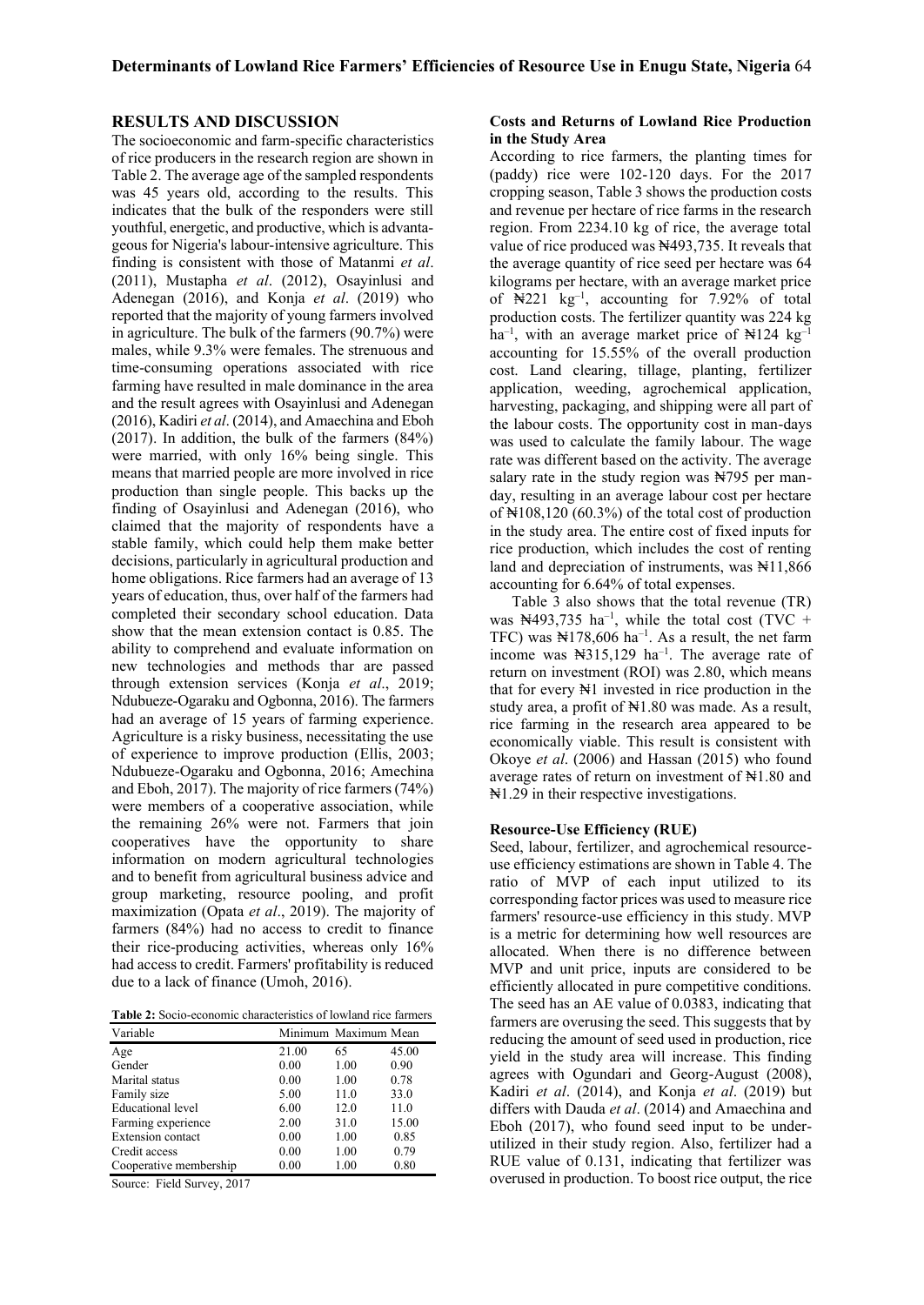| <b>Table 3:</b> Average costs and returns per hectare of rice production |  |
|--------------------------------------------------------------------------|--|
|--------------------------------------------------------------------------|--|

| Variable       |                        | Quantity ( $kg \text{ ha}^{-1}$ ) | Price per unit $(\mathbb{N}$ ha <sup>-1</sup> ) | Value ( $\mathbb{N}$ ha <sup>-1</sup> ) | Total cost $(\%)$ |
|----------------|------------------------|-----------------------------------|-------------------------------------------------|-----------------------------------------|-------------------|
| Rice revenue   |                        | 2234.10                           | 221                                             | 493.735                                 |                   |
| Variable costs | Seed (kg)              | 64                                | 221                                             | 14.144                                  | 7.92              |
|                | Fertilizer             | 224                               | 124                                             | 27.776                                  | 15.55             |
|                | Agrochemicals (litres) | 10                                | 1670                                            | 16,700                                  | 9.35              |
|                | Labour (man-days)      | 136                               | 795                                             | 108,120                                 | 60.34             |
|                | Total variable cost    |                                   |                                                 | 166,740                                 | 93.36             |
| Fixed costs    | Cost of renting land   |                                   |                                                 | 6000                                    | 3.36              |
|                | *Depreciation of tools |                                   |                                                 | 5866                                    | 3.28              |
|                | Total fixed costs      |                                   |                                                 | 11,866                                  | 6.64              |
|                | Total cost             |                                   |                                                 | 178,606                                 | 100               |
|                | Total revenue          |                                   |                                                 | 493.735                                 |                   |
|                | Net farm income        |                                   |                                                 | 315,129                                 |                   |
|                | Return on investment   |                                   |                                                 | 2.80                                    |                   |

Source: Field Data, 2017. \*Depreciation of tools like hoe, cutlass, knapsack, barrows, sickle, basin, motorcycle, etc.

**Table 4:** RUE estimates of resources

| Variable          | <b>MPP</b>   | $MV =$               | <b>MFC</b> | $AE =$         | Remark       |
|-------------------|--------------|----------------------|------------|----------------|--------------|
|                   |              | $MPP \times P_v$ (N) |            | <b>MVP/MFC</b> |              |
| Seed              | 0.4519       | 99.86                | 2605.31    | 0.0383         | overutilised |
| Labour            | 0.1962 43.36 |                      | 1226.03    | 0.0354         | overutilised |
| Fertilizer 0.4403 |              | 97.31                | 744.38     | 0.131          | overutilised |
| Agro-<br>chemical | 0.3576 79.03 |                      | 16674      | 0.0473         | overutilised |
|                   |              |                      |            |                |              |

Source: Field Survey, 2017

producers should lower the amount of fertilizer used. The results are consistent with Opata *et al*. (2019) and Kadiri *et al*. (2014) also contradict the finding of Biam *et al*. (2016) and Nimoh *et al*. (2012). Also, the RUE values for labour and agrochemicals are both < unity, 0.0354 and 0.00473, respectively.

This means that farmers were overusing both components and that reducing their use would enhance rice farmers' RUE and consequently rice production. This result contradicts Amechina and Eboh's (2017) findings but agrees with that of Ishiaku *et al*. (2017).

#### **Rice Farmers' Estimated Allocating Efficiency**

Table 5 shows the calculated maximum likelihood (ML) estimates of stochastic frontier cost parameters for rice. The sigma-squared ( $\delta^2$  = 0.2640) for the cost function is quite high and significant at the 1% level of probability, indicating that the provided assumption of the composite error term distribution is true (Idiong, 2007). The gamma  $(y = 0.002)$  indicates that allocative inefficiency accounts for 0.2% of the variability in rice farmers' output that is not explained by the function.

The estimated coefficients of all the parameters of cost function are positive. The cost of labour, fertilizer, agro chemical and transport are significant at 1% level while the cost of seed is not significant. The estimated coefficient of the variable output was positive and significant at 1% level indicating that an increase in rice output will lead to increase in total cost of production. This shows that the cost of production is influenced by the quantity of output realized. The result of this study is in tandem with the findings of Ogundari and Georg-August (2008), Biam *et al.* (2016) and Hassan (2015) which in their separate studies reported a direct relationship between cost of production and output quantity.

The estimated coefficients of seed (0.0452) were positive and not significant. The cost of labour (0.1962) both hired and family indicated a positive and significant effect on total cost of rice production at 1% level. This implies that farmers' total cost of producing rice is increased as more labour is put into use. These show the importance of these variables in the allocation of costs in rice production.

Cost of agro-chemical (0.3576) and transport cost (0.1524) are positively signed and are significant at 1% level respectively. The positive relationships of the cost of these variable inputs in the cost allocation of the rice production system indicated that an increase in any of these variables would increase the total cost of production for rice in the area. Also estimated coefficient of fertilizer implied that if there is a unit increase in the cost of fertilizer the total cost of production would increase by a magnitude of 0.4403.

| Variable                     | Parameters   | Coefficients | t-value     |
|------------------------------|--------------|--------------|-------------|
| Constant                     | $\beta_0$    | $-4.2654$    | $-5.332***$ |
| Output                       | $\beta_1$    | 0.0531       | $3.5203**$  |
| Cost of seed                 | $\beta_2$    | 0.4519       | 0.8125      |
| Cost of labour               | $\beta_3$    | 0.1962       | 3.5203***   |
| Cost of fertilizer           | $\beta_4$    | 0.4403       | 7.6244***   |
| Cost of agro-chemical        | $\beta_5$    | 0.3576       | 6.0037***   |
| Cost of transport            | $\beta_6$    | 0.1524       | 3.1968***   |
| Inefficiency model           |              |              |             |
| Constant                     | $Z_0$        | 0.1524       | 0.8275      |
| Age                          | $Z_1$        | $-0.1524$    | $-2.0851**$ |
| <b>Educational</b> status    | $Z_{2}$      | 0.0207       | $1.6042*$   |
| Farming experience           | Z٩           | 0.0137       | 1.0596      |
| <b>Extension</b> contact     | $Z_A$        | 0.0016       | 0.4104      |
| Family size                  | Z٢           | $-0.0439$    | $-0.4125$   |
| Credit access                | $Z_6$        | 0.0967       | 0.6689      |
| Sigma-squared                | $(\delta^2)$ | 0.2640       | 11.6213***  |
| Gamma                        | $(\gamma)$   | 0.0020       | 0.2874      |
| Log likelihood function      |              | $-225.7539$  |             |
| LR test                      |              | 13.8245      |             |
| Total number of observations |              | 300          |             |
| Mean efficiency              |              | 0.62         |             |

Source: Computed from field data

\*\*\*Significant at 1% , \*\*Significant at 5%, \*Significant at 10%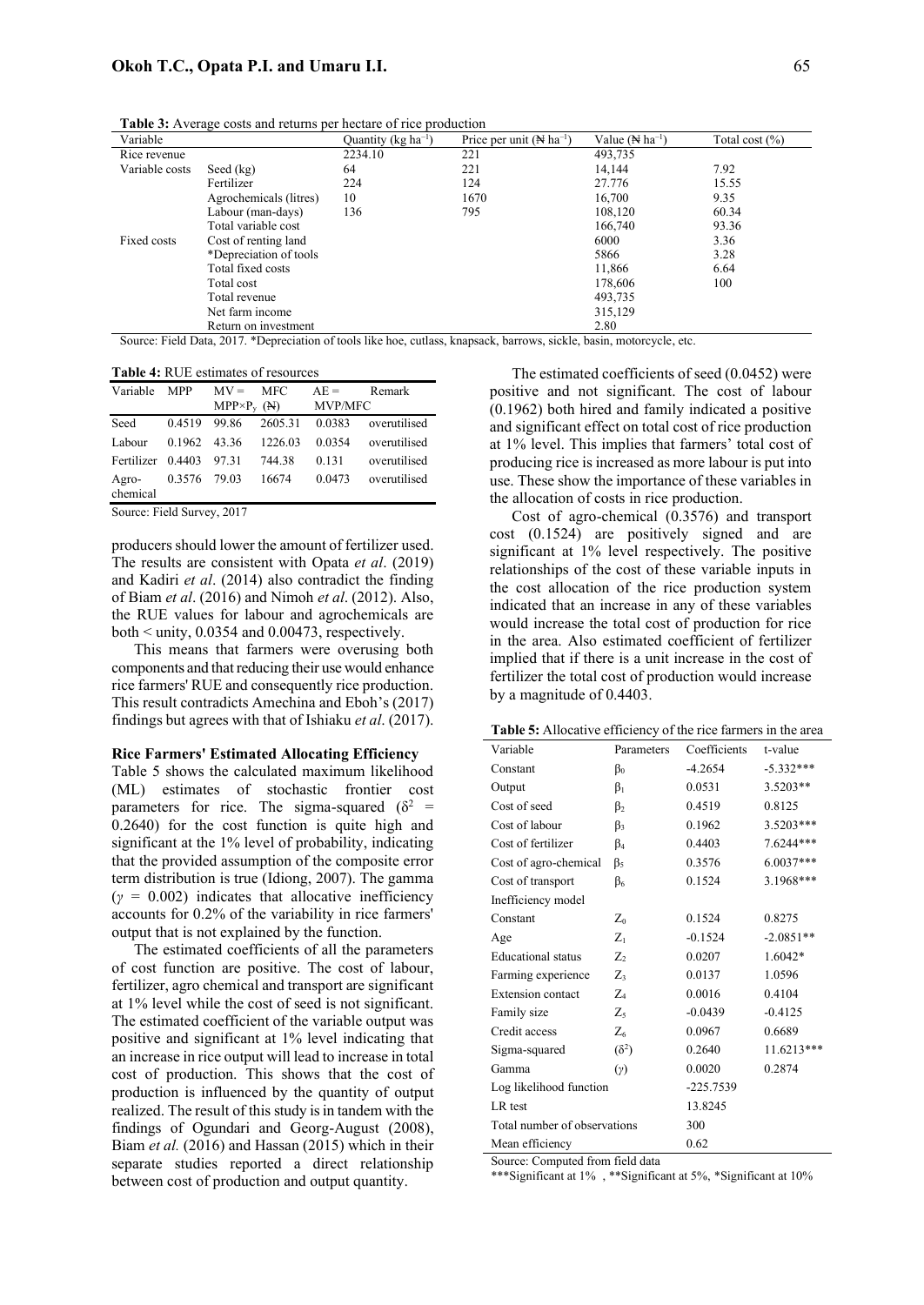The socio-economic factors influencing the allocative efficiency of rice farmers in Enugu State were age and educational status which are significant at 5 and 10% level respectively as shown in Table 5. The results reveal that the coefficients of age (–0.0075). The negative influence of age on allocative efficiency agrees with the opinion of Idiong (2007) that the older a farmer becomes the more he or she is unable to combine resources efficiently given the available technology. Although family size is not significant, its coefficient is negative, the negative relationship of family size with allocative efficiency implies that an increase in family size increases the efficiency of the farmer although not significantly. The sign of the coefficient agrees with the findings of Okorie (2012). The positive and statistically significant relationship of education with allocative efficiency agrees with the findings of Amaza and Olayemi (2000) and Biam *et al.* (2016) that increasing years of formal education increases farmers' level of allocative and technical efficiency.

# **CONCLUSION**

The drivers of resource-use efficiency among lowland rice farmers, as well as the gross margin and marginal value product-marginal factor cost (MVP-MFC), were explored in this research, contributing to inefficient rice studies. Rice farmers' allocative efficiency is influenced by their age and education. The results from the GM show that rice production is profitable with an average rate of returns on investment (ROI) of 2.80. The MVP-MFC analysis shows that all the input factors hypothesized were over utilised indicating the existence of large-scale resource-use inefficiency among lowland rice farmers of the state. The empirical results also show that the socio-economic variables that affect the allocative efficiency of rice farmers were only education and age. It can be concluded from this study that, while rice farming in the area is incomegenerating and profitable, there is widespread resource-use inefficiency among rice farmers in Enugu State, Nigeria. Almost all of the hypothesized input components were overused by the farmers. This could be due to the government's recent engagement in the rice business, which included subsidizing most inputs for farmers. Since input intensification has not resulted in the anticipated yield for rice in the state, efforts should be directed toward investment in extension education and the dissemination of new technologies. Finally, the study recommends a farm-level policy directed towards the encouragement of younger adults since they are more likely to adopt innovation and boost efficiency and investment in extension education for advisory services to facilitate resource-use efficiencies.

## **REFERENCES**

- Aboki E., Jongur A.A.U., Onu J.J and Umaru I.I. (2013). Analysis of technical, economic and allocative efficiencies of cassava production in Taraba State, Nigeria*. IOSR J. Agric. Vet. Sci.* **5 (3),** 19-26
- Adeola R.G., Adebayo O.O. and Oyelere G.O. (2008). Effects of the federal government special programme on rice yields and farmers' income in Oyo State, Nigeria. *Int. J. Agric. Econ. Rural Dev.,* **1 (1),** 1-6
- Ajah J. and Ajah F.C. (2014). Socio-economic determinants of small-scale rice farmers output in Abuja, Nigeria. *Asian J. Rural Dev.,* **4,** 16-24
- Ajoma C., Ezihe J.A.C. and Odoemenem I.U. (2016). Allocative efficiency of rice production in Cross River State, Nigeria: A production function approach. *IOSR J. Agric. Vet. Sci.,* **9 (8),** 32-38
- Amaechina E.C. and Eboh E.C. (2017). Resource use efficiency in rice production in the lower Anambra irrigation project, Nigeria. *J. Dev. Agric. Econ.,* **9 (8),** 234-242
- Amaza P.S and Olayemi J.K. (2000). The influence of education and extension contact on food crop production in Gombe State, Nigeria*. J. Agribus. Rural Dev.,* **1 (1)**, 80-90
- Biam C.K., Okorie A. and Nwibo S.U. (2016). Economic efficiency of small-scale soya bean farmers in central agricultural zone, Nigeria: A Cobb-Douglas stochastic frontier cost function approach. *Acad. J.,* **8 (3),** 52-58
- Binuyo G., Abdulraham S., Yusuf O. and Timothy A.J. (2016). Technical efficiency of rainfed-lowland rice production in Niger State, Nigeria. *Asian J. Agric. Ext. Econ. Sociol.,* **9 (4),** 1-12
- CBN (2012). Annual Report and Statement of Account for the year ended 31st December 2013. Central Bank of Nigeria (CBN)
- CBN (2019). Annual Report and Statement of Account for the year ended 31st December 2020. Central Bank of Nigeria (CBN)
- Dauda S.N., Tiamiyu S.A. and Ibrahim S.T. (2014). Analysis of resource use efficiency of lowland rice production in Katcha Local Government Area of Niger State. *IOSR J. Agric. Vet. Sci.,* **7 (6),** 35-39
- Diagne A., Bamba I., Manful J. and Ajayi O.M. (2011). Historic opportunities for rice growers
- EDO (2003). Multi-Agency Partnerships in West Africa. Ecosystems Development Organisation (EDO)
- Ellis F. (2003). *Peasant Economics: Farm Household and Agrarian Development.* 2nd ed. Cambridge University Press
- Enugu State Government Official Gagazzete (2017). An official gazette was published on the web by the Enugu State Government. No 76
- Hassan O.S. (2015). *Production Efficiency and Profitability of Rainfed Lowland Rice Production in Lokoja and Idah Local Government Areas of Kogi State, Nigeria*. Masters Thesis, Department of Agricultural Economics & Rural Sociology, Faculty of Agriculture, Ahmadu Bello University, Zaria
- Idiong I.C. (2007). Estimation of farm-level technical efficiency in small scale swamp rice production in the Cross River State of Nigeria: A stochastic frontier approach. *World J. Agric. Sci.,* **3 (5),** 653-658
- Inoni O.E. and Ike P.C. (2006). Determinants of yam production and economic efficiency among smallholder farmers in South-Eastern, Nigeria. *J. Centr. Europ. Agric.,* **7** (2), 337-342